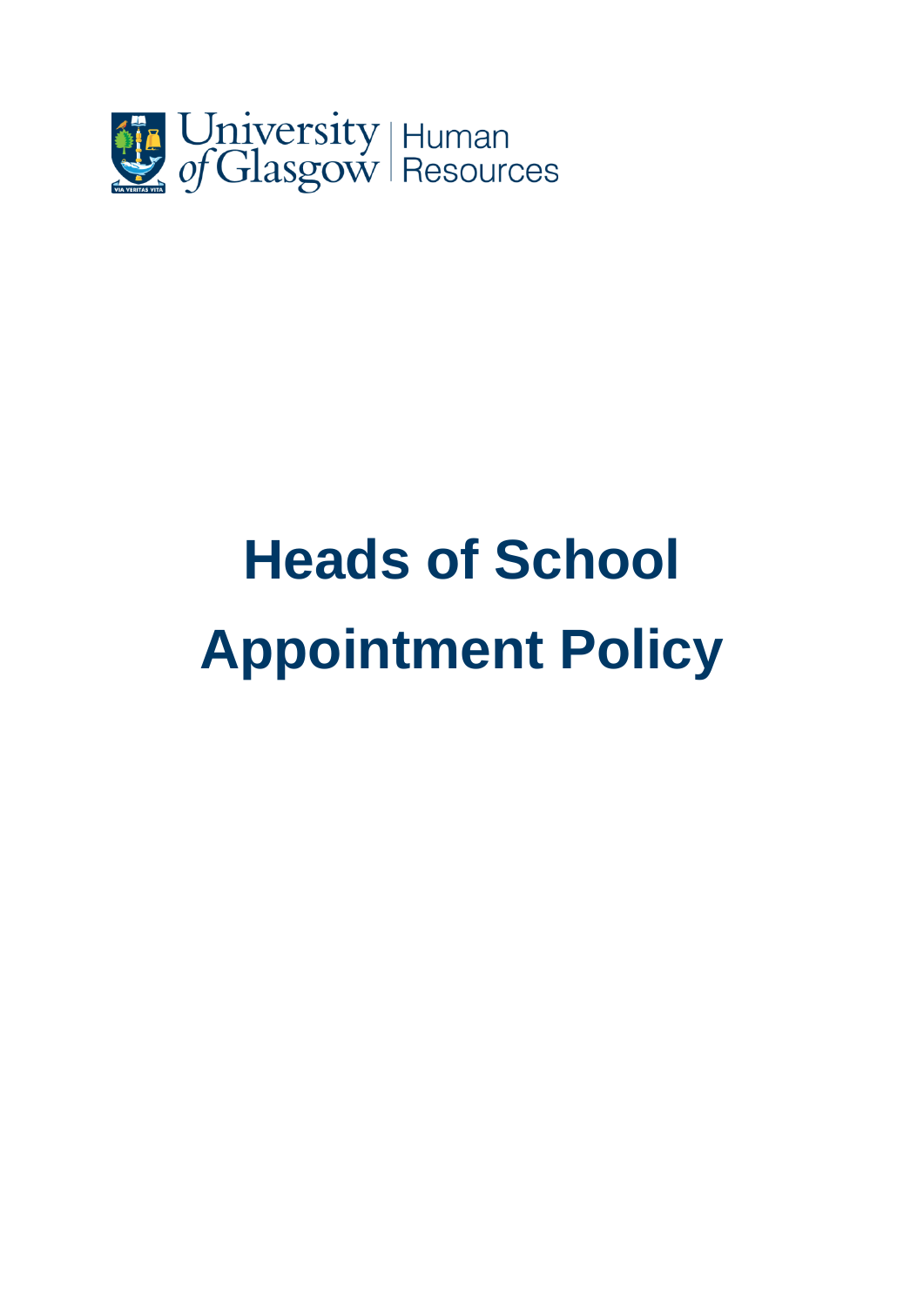

# **Heads of School Appointment Policy**

|                | <b>Introduction</b>           | $\mathcal{P}$ |
|----------------|-------------------------------|---------------|
| $\overline{2}$ | The Role                      | 2             |
| $\overline{3}$ | <b>Appointment Process</b>    | $\mathcal{P}$ |
| 4              | <b>Leadership Development</b> | 3             |
| 5              | Performance & Reward          | 3             |
| 6              | Remuneration                  | 4             |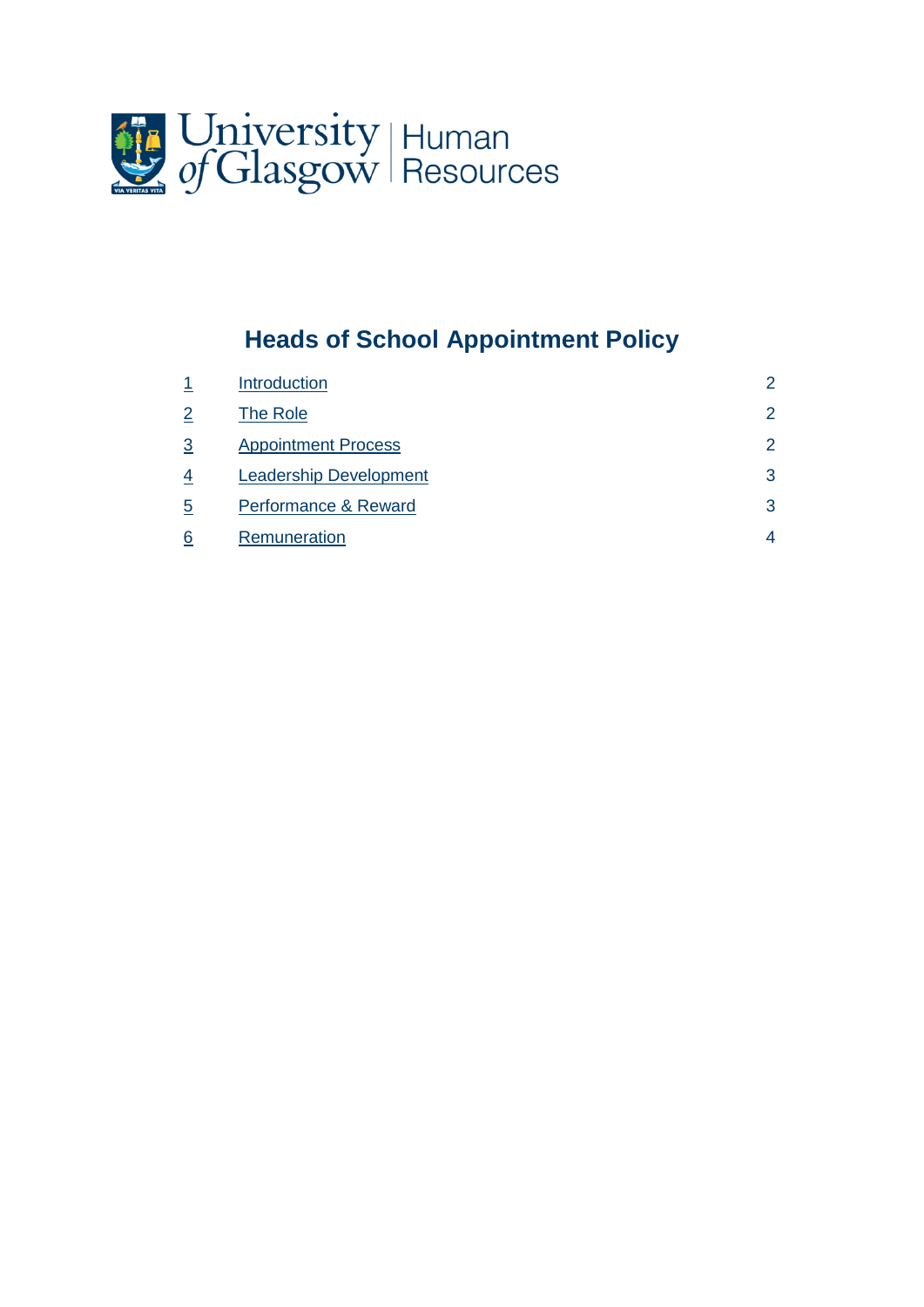# **1. Introduction**

The Head of School reports to the Vice Principal/Head of College and performs a pivotal and instrumental academic leadership role in the University's organisational structure and carries significant accountability for providing a coherent academic vision and direction for the School, through the Vice Principal/Head of College to the Principal and ultimately the University Court.

The School is a key organisational unit of the University, each led by an appointed Head of School with accountability for the strategic leadership and development of the subject disciplines within the School. The Head of School is financially accountable and the recognised budget holder for their respective School, and a full member of the College Management Group. The Head of School is responsible for determining and successfully delivering the strategic direction of the academic disciplines within its remit aligned with the strategic imperatives of the College supporting the School's research and knowledge transfer; learning, teaching & scholarship and internationalisation ambitions, and contributing to the success of the University. This role embodies responsibility for academic staff and students in the School.

This policy outlines the key responsibilities applicable to these leadership roles and the process through which individuals will be appointed.

### **2. The Role**

The Head of School leads and directs research activity, teaching and learning provision, planning and resource allocation, associated investment and development within the School. The post is accountable to the relevant VP/Head of College and holds shared responsibility for College and University interests as well as statutory and legal responsibilities e.g. health & safety, etc. Equally importantly, the role embodies a set of responsibilities in respect of academic staff and students within the School. Eligible applicants to these roles will be employed on the Professorial grade (Grade 10 scale). The generic job description for Head of School role can be viewed at Appendix 1.

Individuals are appointed to the role of Head of School for a period of 4 years in the first instance, subject to satisfactory performance. Appointments may be renewed on a mutually agreeable basis, normally for a further 2 years. Where an external candidate is appointed, the incumbent will become a substantive member of staff within the School on demitting office. Exceptionally, the VP/Head of College may recommend that this period be extended by a further two years having canvassed the views of the **professoriate** within the School, providing there have not been any expressions of interest from other potential internal applicants.

Subject to the agreement of the Vice Principal/Head of College and where research budgets do not already provide for such; an academic support package of £10,000 per year will be made available to employ relevant support to Heads of School in the interests of maintaining a level of "normal" academic activities during the period of office (i.e. teaching assistants, research support staff for example).

Subject to the agreement of the VP/Head of College, Heads of School will be entitled to a year's sabbatical in the year following the period of office. Objectives to be achieved during any such sabbatical would be agreed, prior to demitting office with the relevant VP/Head of College.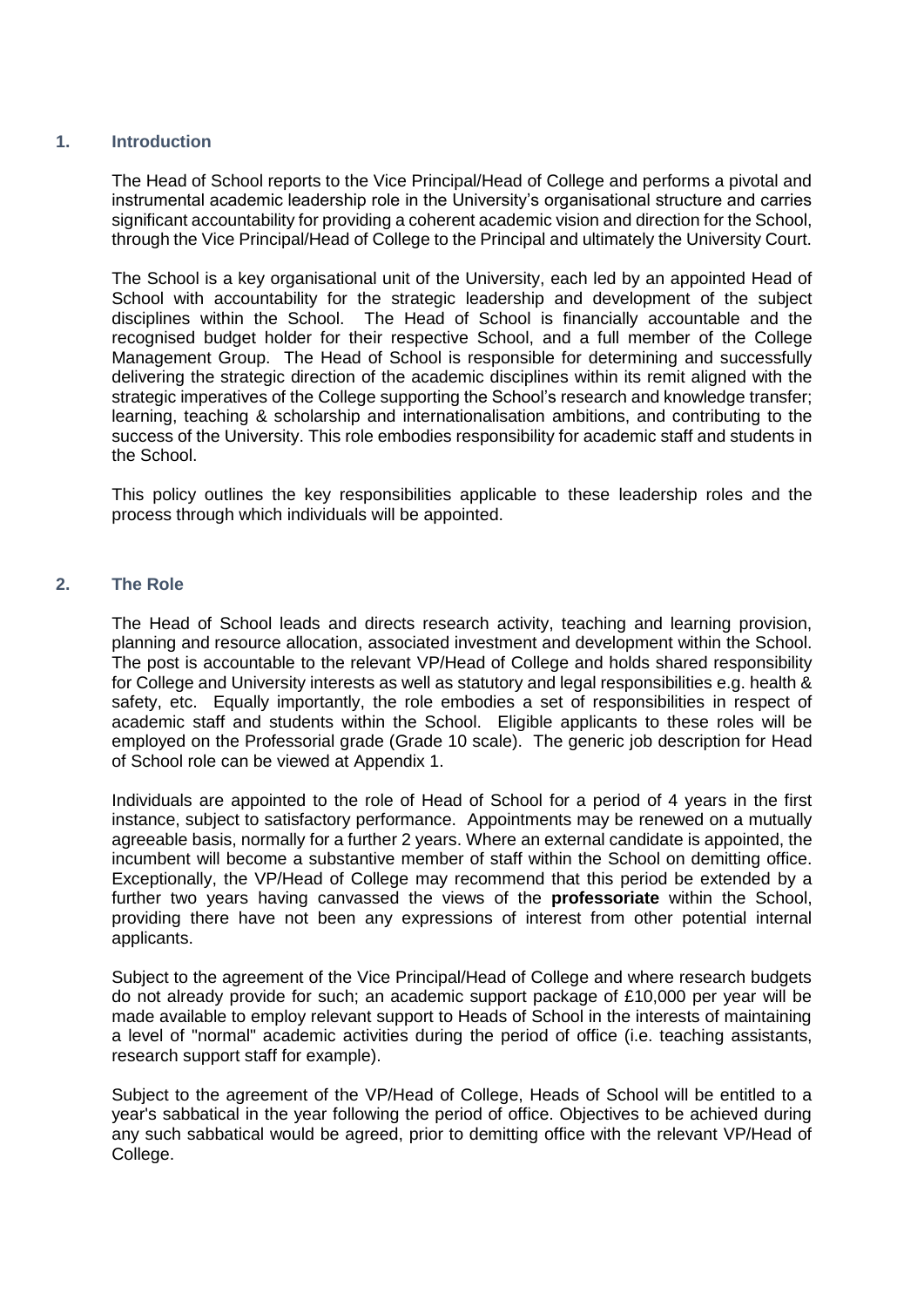Heads of School will be expected to appoint an appropriate nominated deputy to assume responsibility in their absence. Heads of School are supported by an appropriate School Executive, broadly representing the subject discipline base of the School.

# **3. Appointment Process**

The role of the Head of School is a Court appointment, approved on the recommendation of the Vice Principal/Head of College. This section outlines the process to be followed in appointing to the role of Head of School:

#### Recruitment Planning

The recruitment policy and associated process applicable to the appointment of a Head of School broadly follows the principles of the University's [Recruitment Policy.](https://www.gla.ac.uk/myglasgow/humanresources/recruitment/policy/) Appropriate support is provided through the relevant Local Recruitment Co-ordinator (LRC) within each College. The VP/Head of College will give early consideration to planning for any future appointment to a Head of School role in the 9-12-month period prior to the current incumbent demitting office.

Early consideration must be given to composition of the Appointment Committee and to ensuring that the relevant assessment and selection process is applied to the position. Appointing Committee composition can be viewed at Appendix 2. The Director of College Professional Services will lead on the identification of the School Representative including management of the election process if required.

Posts will normally be advertised internally however there may be circumstances where external advertisement is appropriate in the interests of strategic imperatives of a School. The centrally based Strategic Recruitment Team will provide support in undertaking an appropriate search and attraction strategy. The VP/Head of College will agree and execute a communication plan in relation to the recruitment for the role.

#### Interview & Assessment

Following advertisement, the Recruitment Team will circulate relevant documentation to members of the Appointment Committee for their consideration with regards to interview and assessment.

A wide range of selection tools will be considered to effectively test ability and related personality factors directly linked to the requirements of the role and its associated duties and responsibilities to ultimately inform the decision-making process. This will include but will not be limited to:

- Presentation to representatives of the School on their future vision and strategic plans for the School
- Relevant assessment tools including emotional intelligence & leadership behaviours analysis
- Presentation as part of the formal interview
- Formal interview

Prospective candidates will be expected to present to the School or representatives of the School. The Director of College Professional Services will announce the shortlisted candidates to members of the School. Candidates will be assessed and selected against the selection criteria with a particular emphasis on the academic leadership and people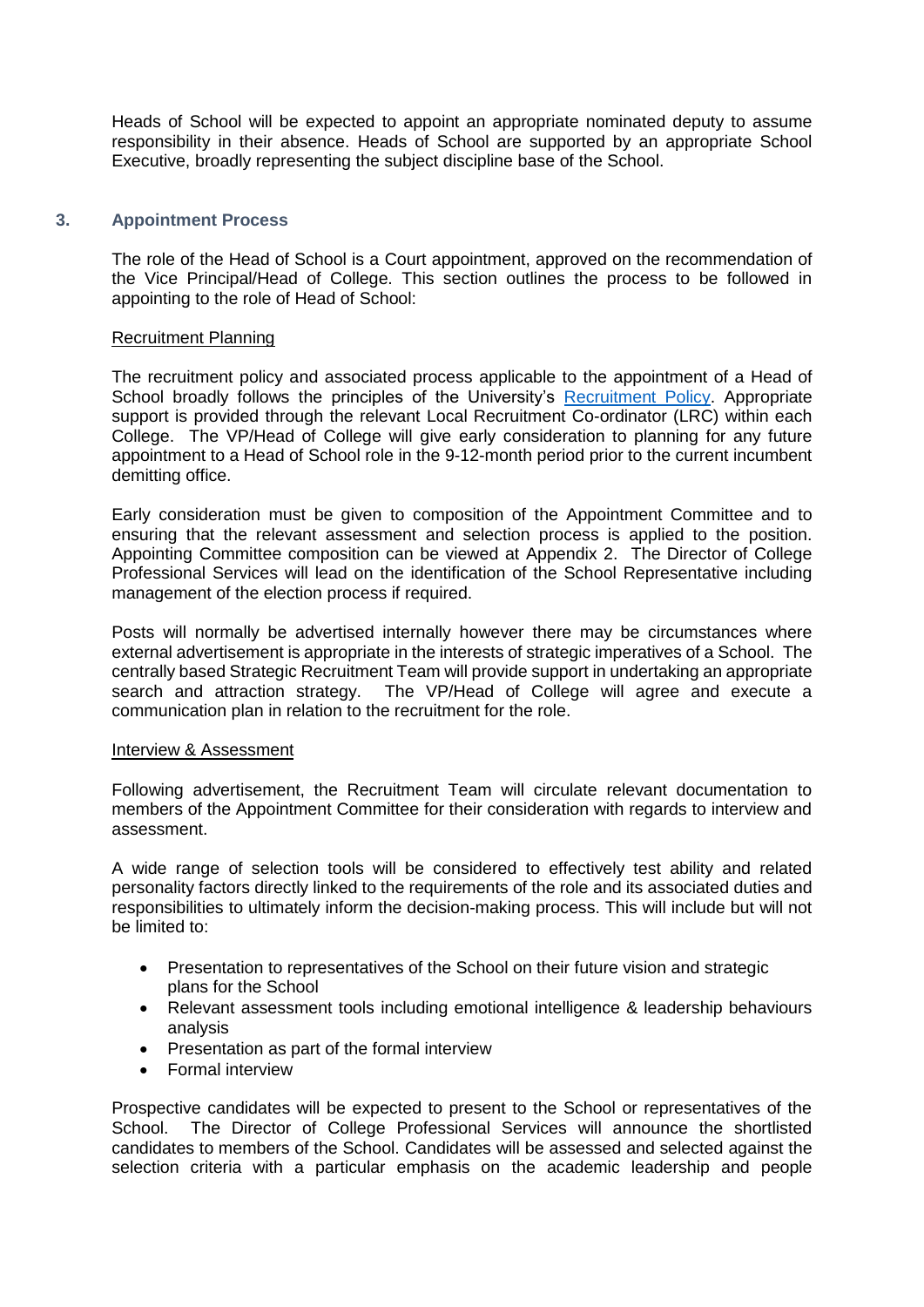management responsibilities which are essential requirements of the post in accordance with the principles of the University's Recruitment & Selection Policy.

Once the appointment is confirmed and approved by Court, the VP/Head of College should consider any further communications required in line with the relevant communication plan.

#### **4. Leadership Development**

Prospective or soon to be appointed Heads of School, Directors of Research Institute will be required to undertake the University's Strategic Leadership Programme, ideally in advance of their formal appointment where possible.

The programme is designed to embrace the distinctive nature of strategic leadership. It provides the opportunity to programme participants to develop their leadership capabilities in the context of a world class institution and support the concept of career development and succession planning for those undertaking or planning to pursue leadership related roles within the University.

The programme is specifically designed and delivered in partnership between senior management, organisational development, an external facilitator and each participant in which programme delivery can be tailored to individual needs accordingly. Programme participants will have the opportunity of benefiting from executive coaching, action learning sets, mentoring and other related sponsorship activities.

#### Further information can be found at

[https://www.gla.ac.uk/myglasgow/humanresources/employeeandorganisationaldevelopment/](https://www.gla.ac.uk/myglasgow/humanresources/employeeandorganisationaldevelopment/leadershipandmanagementdevelopment/leadershipmanagementprogrammes/) [leadershipandmanagementdevelopment/leadershipmanagementprogrammes/.](https://www.gla.ac.uk/myglasgow/humanresources/employeeandorganisationaldevelopment/leadershipandmanagementdevelopment/leadershipmanagementprogrammes/)

#### **5. Performance & Reward**

Heads of Schools participate in the annual Performance & Development review process on an annual basis.

A successful period of office would be determined by the Principal and VP/Head of College which will normally be achieved based on successive satisfactory levels of performance or above in the annual PDR process over the period of office.

In the event of poor performance evidenced through either the PDR process and/or the Managing and Supporting Performance Policy, a Head of School appointment may be terminated via a recommendation to the University Court. Such a recommendation to Court will normally be made by the VP/Head of College with support from the Principal and the Executive Director of Human Resources.

#### **6. Remuneration**

Heads of School will receive a salary enhancement in one of 3 bands, reflecting the scale of the leadership role.

Remuneration levels will be: Band A £6,250; Band B £8,750; Band C £12,500 per annum. The responsibility allowance is pensionable (during the term of office and the period over which a proportion of the allowance is payable beyond the term of office) but will not be consolidated into future salary.